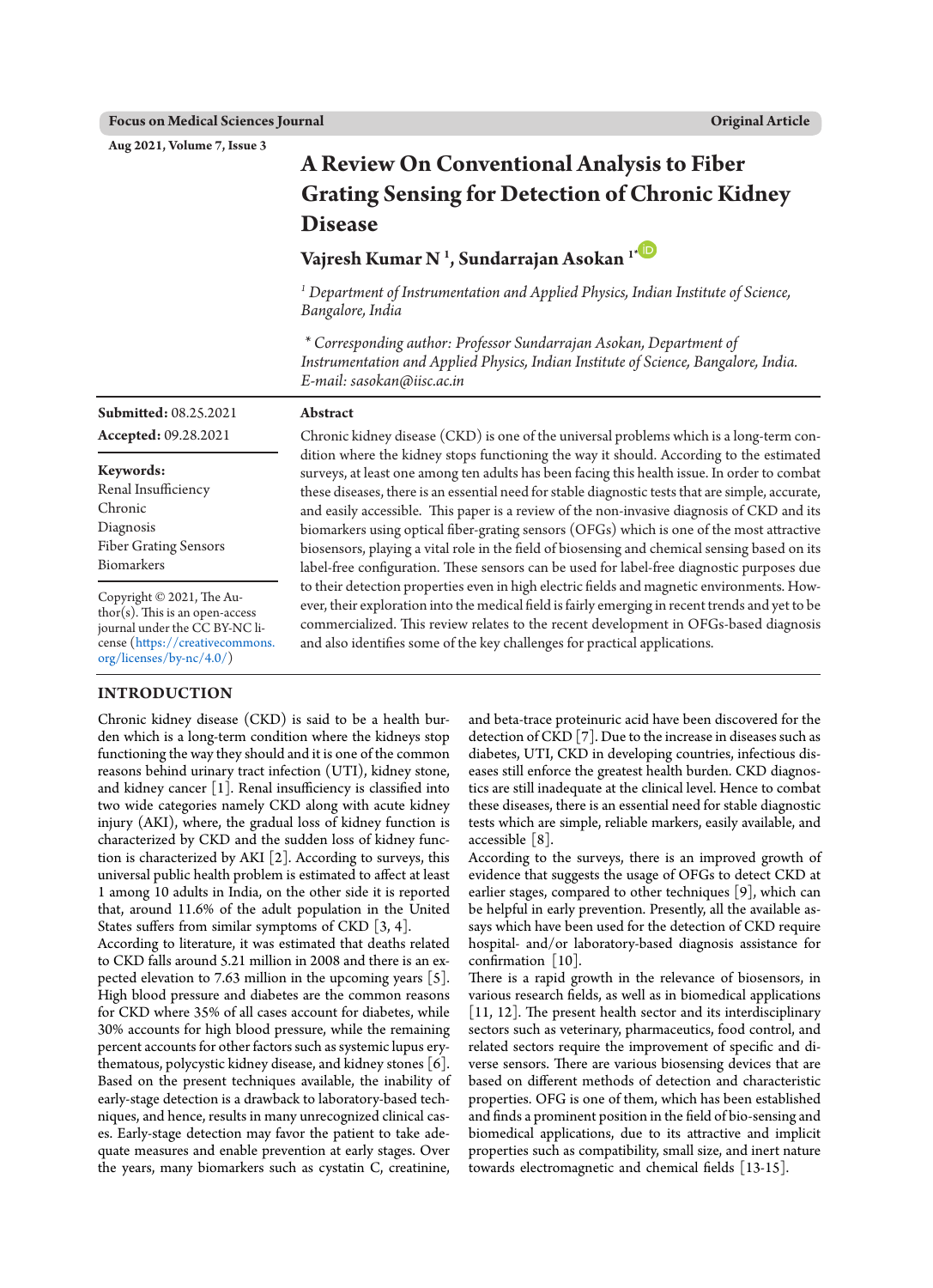Different sensing-based approaches on optical fibers have been reported in the literature using fiber Bragg gratings [16, 17], long-period gratings [18, 19], refractometers [20], photonic crystal fibers [21], and other optical configurations [22, 23]. Fiber sensors are intrinsically safe i.e. human defense system's immunity response is not affected by their use. They can be used for continuous monitoring or can be left in their position for repeated data acquisition while taking in vivo measurements.

This paper presents a brief review of detection of CKD and its biomarkers such as cystatin C, beta-trace, proteinuric acid, creatinine, aquaporin, and glycosuria using OFGs, the current status and ongoing research around the globe which enables for label-free diagnostics which can be compact and suitable for both laboratory and clinical analysis.

Optical Fiber grating sensors

OFGs have gone through an improved growth of development in the current years in track with the observation of narrowband reflection in the photosensitive core region of silica optical fiber which is Germanium or boron-doped. Intrinsic fiber elements in photosensitive fibers are known as Fiber grating sensors where the RI (refractive index) of the fiber core is modulated periodically by the illumination of UV light. When the light propagates through the modulated structure, one wavelength selectively gets reflected due to Bragg diffraction. High reflectivity occurs at a certain wavelength which is determined by the periodicity of the grating. Working principle of OFGs

OFG acts as a spectral filter that modulates the refractive index of the core periodically in a single-mode fiber. Co-propagating between the fundamental core mode and other propagating modes which includes cladding modes or leaky modes or radiation modes occurs when the gratings satisfy the phase-matching condition. OFGs are further classified based on the modulation period or the grating pitch as short period gratings also known as fiber Bragg gratings (FBGs) and long-period gratings (LPG).

FBG is a periodic modulation of the refractive index along with the core of a photosensitive fiber. The refractive index changes are made by exposing the fiber to the interference pattern of Ultraviolet light [23]. When the broadband source is incident along with the core of the OFG with periodically modulated structure, the light gets scattered by each phase front, and a small amount of light will be reflected at each plane. These reflected signals combine coherently to one significant reflection at a particular wavelength  $(\lambda_n)$ , satisfying the Bragg condition,

 $\lambda_{\rm B} = 2n_{\rm eff} \Lambda (1)$ 

Where  $n_{\text{eff}}$  is the effective refractive index of the fiber and  $\Lambda$ is the grating period or the pitch of the grating [24-26]. It is an established fact that FBGs are sensitive to external perturbations such as strain and temperature. Any fluctuations in strain or temperature near the grating site lead to a change in effective refractive index or/and grating pitch [27]. Consequentially due to this feature, FBGs are lately employed for various sensing applications. The strain sensitivity of an FBG inscribed in a Germania-doped silica fiber is approximately 1.20 pm/μ $\in$  [28, 29].

In long-period gratings (LPG) fundamental core mode couples with various cladding modes. Phase matching condition occurs when the loss resonance wavelength at which the coupling takes place i.e.

$$
\lambda_i = [n_{eff}^{co} - n_{ieff}^{cl}]\Lambda \tag{2}
$$

Where  $n_{eff}^{co}$  and  $n_{ieff}^{cl}$  are the effective refractive indices of the fundamental core mode and *i*th cladding mode respectively and  $\Lambda$  is the period of the LPG. Since the effective index of a cladding mode is dependent upon the refractive index of the surrounding medium, any change in the latter alters the loss resonance wavelength [27, 29].

#### **Optical Fiber Gratings as Biosensors**

In the field of biosensing and chemical sensing, there is rapid progress with induced grating in the core region of optical fiber. Applications of fiber optics over planar optical devices have led to the miniaturization of biosensing devices and remote sensing devices. Under certain constraints, the modulated grating induces coupling of the fundamental modes. Since fiber grating couples light, the wavelength (resonance) depends on the index of reflection of the surrounding medium. Hence, fiber grating sensors can be used for label-free and real-time sensing. The capability of Bragg grating to detect refractive index variation has great scope in the detection of clinical analysis. Conversely, the suitable configuration needs to incorporate to allow the core and the evanescent field to interact with the surrounding medium as standard FBGs are non-sensitive to changes in the external medium as the light is only confined in the core region. Various solutions have been reported with respect to the same problem which is obtained by etching the clad part of the FBG either partially or complete removal [30], by writing FBGs directly in microfibers [31, 32], or polishing [33]. In the above cases listed the concept of evanescent wave extends outside the fiber which in turn depends on the external refractive index. Fig. 1 shows the working principle of operation of an etched FBG [34]. Later on, this can be achieved by applying suitable Nano coating and plasmonic coatings to the etched fiber, this coating selectively binds specific target molecules which results in parameter change such as index of refraction. The OFGs are subjected to various substrate coatings which include graphene oxide, gold nanoparticles, polystyrenes (PS), single-walled carbon nanotubes (SWNTs), etc. which acts as the selective biolayer, changing the optical properties and enhancing the sensitivity of OFGs. The shift in central wavelength indicates the presence of a specific target molecule.



**Fig. 1:** Schematic representation of RI sensing using three different OFGs with their coupling mechanism (A) etched FBG, (B) tilted FBG, and (C) LPG.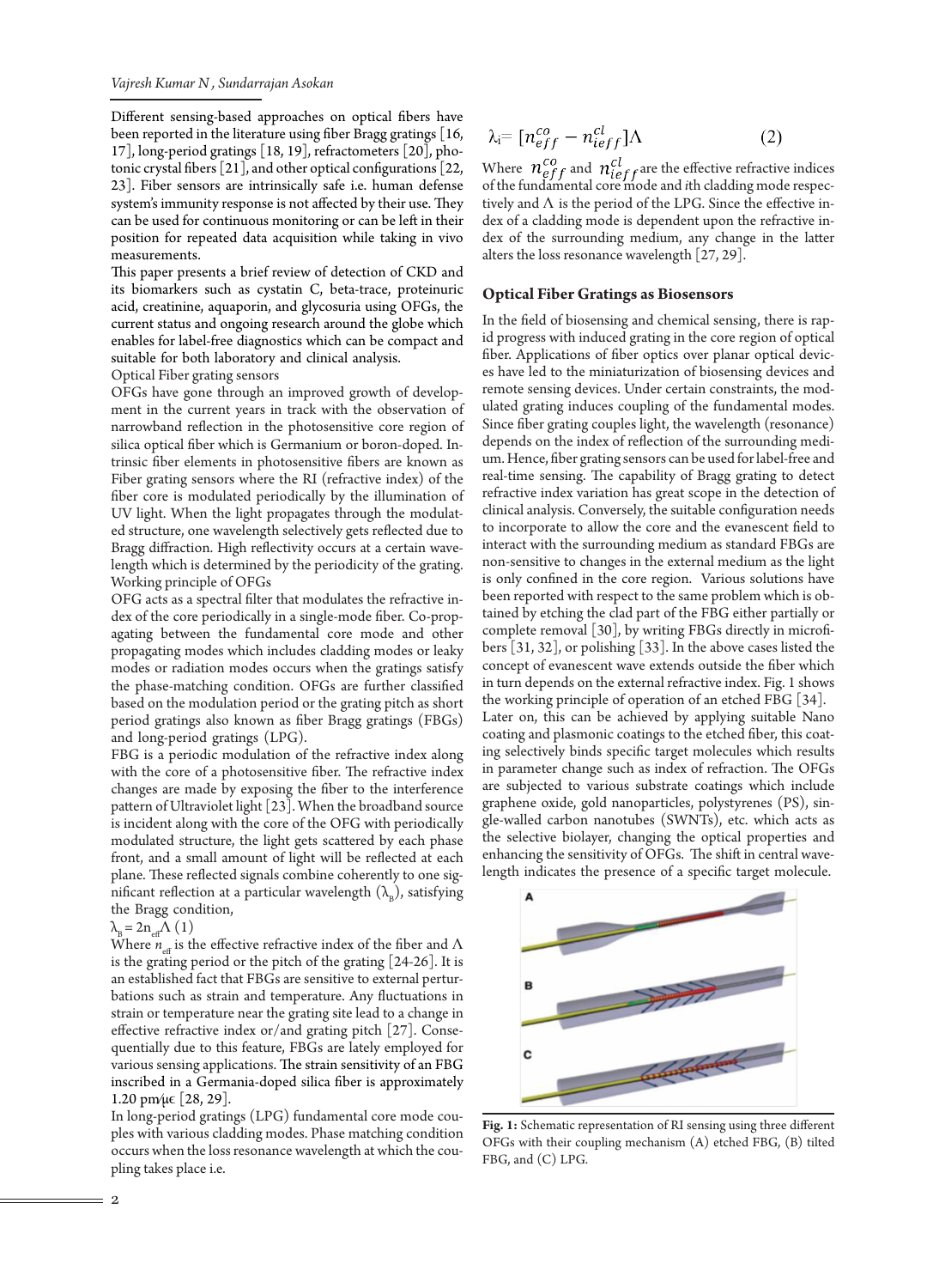There are various biosensing devices that are based on different methods of detection and characteristic properties [19, 35]. In order to determine and conduct selective measurements of the desired analyte, deposition of a sensitive layer is required on the surface of the fiber [36-38]. The performance of the fiber sensor strongly depends on certain factors such as the physical and chemical properties of the deposited layer, binding capabilities, thickness of the layer. The crucial point in developing and designing is to control the structure and properties of the sensitive element chosen. Functional coating of fiber grating sensors has been employed by various deposition techniques such as Langmuir-Blodgett deposition, dip-and-spin coating, and chemical and physical vapor deposition [20, 39, 40]. This technique is broadening its potential due to its versatility and ease for the fabrication of Nano assembled thin films involving various organic and inorganic materials.

# **METHOD**

The search strategy includes extensively electronic databas-

es such as published journals, literature, and articles which connect the link between CKD biomarkers and OFGs. Adequate and reliable material which is focused on CKD biomarkers detection using OFGs was set as the search criteria set for consideration, abstracts and articles with less or no ample information were excluded. Initial studies were based on abstracts and full studies were extracted for eligibility. The search terms for the chosen articles include terms like "Chronic kidney disease", "label-free diagnosis", "fiber grating sensors", "CKD biomarkers". Table 1 shows the summary of the data collected from 9 relevant articles including all the necessary information in the search field. The search period ended in June 2021.

Minimal works have been seen in the detection of CKD and UTI using OFG sensors, there are no reports of clinical usage of OFGs in the detection of CKD. Moreover, there are no validations of OFGs as in vivo biosensors, with all published work stopping at the proof of concept stage in the laboratory setting. This technology can enable a platform for biomedical label-free diagnostics which can be suitable for both laboratory (centralized) and clinical settings (decentralized).

| Table 1: Studies That Evaluate the Association of OFGs in Detection of CKD Biomarkers |                                                |                                                                                                                                                                                                                                                                                                                                                                                                                                                                                                                                                                |                    |  |
|---------------------------------------------------------------------------------------|------------------------------------------------|----------------------------------------------------------------------------------------------------------------------------------------------------------------------------------------------------------------------------------------------------------------------------------------------------------------------------------------------------------------------------------------------------------------------------------------------------------------------------------------------------------------------------------------------------------------|--------------------|--|
| OFG based Measure-<br>ment techniques                                                 | <b>CKD</b> biomarker                           | <b>Mechanism of action</b>                                                                                                                                                                                                                                                                                                                                                                                                                                                                                                                                     | <b>References</b>  |  |
| Tilted FBG (TFBG)                                                                     | Protein concen-<br>tration                     | Tilted FBG (TFBG) configured biosensor was used in the<br>detection of protein concentration in urine which is a bio-<br>marker related to CKD, intrinsic relationship between pro-<br>tein overflow and refractive index variation was demonstrat-<br>ed using an in fiber-based label-free detection device. TFBG<br>configuration was optimized using a metal coating of silver<br>which supported both SPR and evanescent field which<br>enabled a novel data analysis method, minimal cross-sensi-<br>tivity was shown by the proposed in-fiber biosensor | [41]               |  |
| Surface Plasmon reso-<br>nance (SPR)                                                  | Aquaporin-2<br>(AQP2)                          | Surface Plasmon resonance (SPR) reflective fiber-based<br>biosensor for label-free specific detection of the urinary<br>AQP2 with high resolution which is identified as one of the<br>most important biomarkers for nephrotic syndrome analy-<br>sis which further leads to CKD. The biosensor used here is<br>a tilted fiber Bragg grating of a 50 nm gold coating in order<br>to excite SPR to note the changes in refractive indices at the<br>fiber surface and the surroundings                                                                          | $\lceil 42 \rceil$ |  |
| Bragg grating sensor                                                                  | Glucosuria                                     | Glucosuria which is another biomarker was detected in<br>the natural urine samples of patients with diabetes which<br>showed better results when compared with the commer-<br>cialized urinalysis devices with high-throughput, which<br>was achieved using Bragg grating sensors coated with silver<br>nanoparticles embedded within a phenylboronic acid-func-<br>tionalized hydrogel                                                                                                                                                                        | [43]               |  |
| Long period<br>grating<br>(LPG)                                                       | Ammonia                                        | Ammonia is one of the important biomarkers which has<br>been emphasized recently because of its correlation with<br>dysfunction in the kidney. A long-period grating (LPG)<br>optical fiber sensor coated with a multilayer film of poly<br>(diallyldimethyammonium chloride) (PDDA) and tetrakis<br>(4-sulfophenyl) porphine (TSPP) to detect ammonia gas<br>was demonstrated.                                                                                                                                                                                | $[44 - 48]$        |  |
| SPR based biosensors                                                                  | Positive Gram And<br>Negative Gram<br>Bacteria | positive gram and negative gram bacteria's concentration<br>was detected based on the SPR based biosensors using hu-<br>man urine samples was investigated using label-free long-<br>range SPR based biosensor, which defined a supporting<br>protocol to diagnose CKD                                                                                                                                                                                                                                                                                         | $[49]$             |  |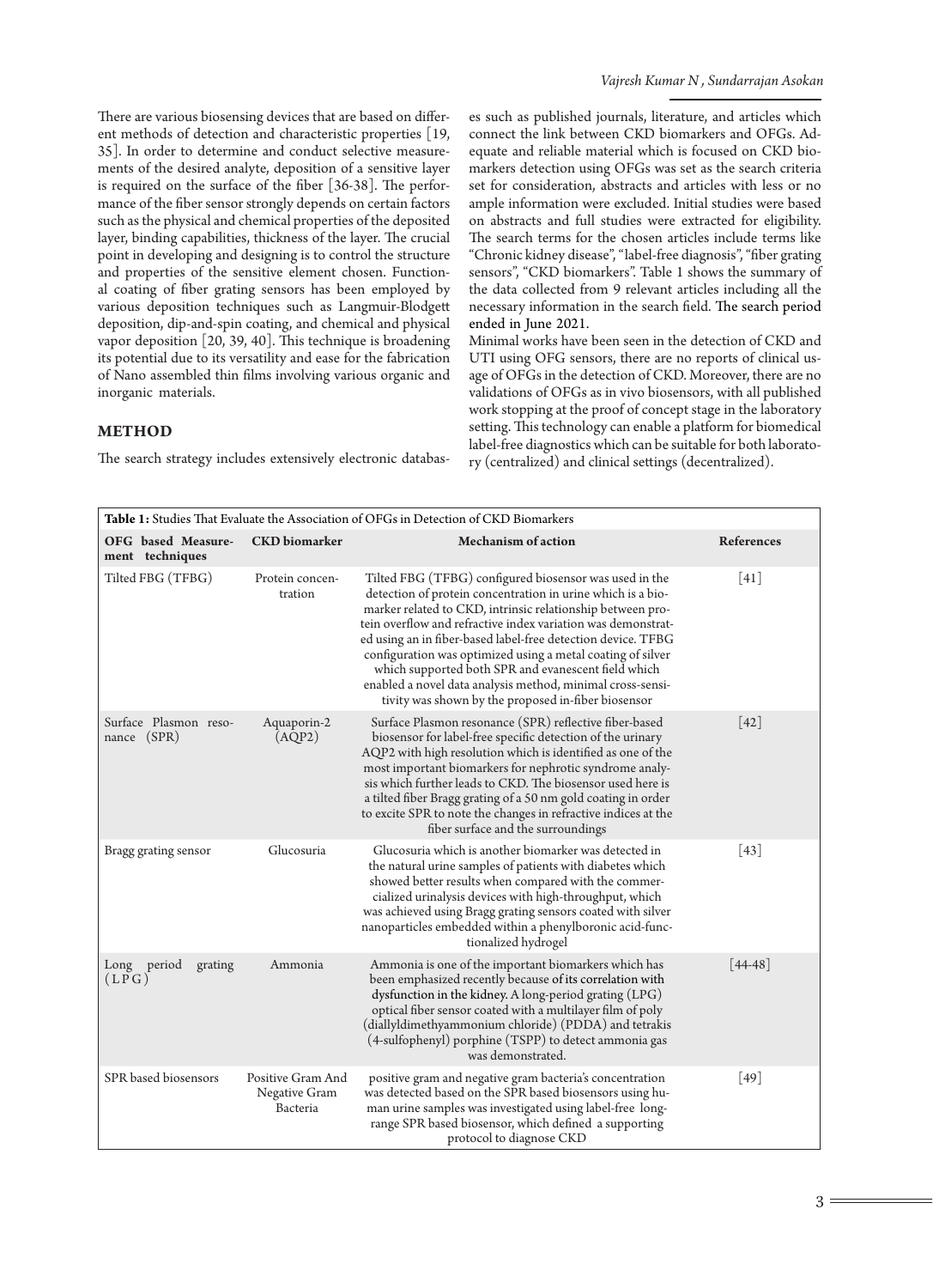# **EMERGING TECHNOLOGY AND LIMITA-TIONS OF OFGS**

As discussed, OFGs have great potential for healthcare applications. Some of the emerging trends include lab on chip by reducing the fiber dimension, OFGs can be used as refractive index sensors and hence these sensors can be used to detect chemical changes when imposed with microchips which can form a platform for future diagnostics in the laboratory and have the potential of being incorporated in MTA (micro total analysis) system. There is high scope for miniaturization and integration of optical components such as sensors, light sources, detectors, and corresponding signal processing units which are necessary to implement these concepts for practical analysis. For successful translation of OFG based medical devices into clinical use is to satisfy the end-users without any external effort and with high safety regulations.

Some of the existing problems include handling OFG biosensors, based on the literature interpretation of data is a major bottleneck process, as expertise of various disciplines is required in order to decode the actual information obtained from the wavelength shift, as the data obtained will be wavelength encoded and as this mechanism is not standardized guaranteeing repeatable and reproducible results is tedious, interpretation will not be a major issue and can be sorted by developing software of intelligence via IOT (internet of things ) or any other software intelligence. As this technology is in the developing stage, such interrogation systems with high sensitivity cost high which is another problem. There is a need for an appropriate packaging/transducer for optimization of response obtained from changes in multi parameters e.g. temperature, Strain, cross-sensitivity due to refractive index. Additional hurdles include for in vivo applications, initial calibration is required before deployment internally, to overcome varying uncalibrated response and behavior in a complex matrix

To summarize, the motivation behind translating technologies into clinical practices, the key component is to understand the clinical needs and multi-factorial decisions made while experimenting and developing the devices. The development process should enrich the technology design and its application area, which is an important stage wherein early diagnosis is trailed and tested before engaging with the end-users.

#### **CONCLUSION**

The paper reviews the applications of OFGs in the detection of CKD disease and its associated biomarkers. It aims to favor the researchers and clinicians to understand the OFG technology and its challenges faced during the development process. The disease of affluence, such as infectious disease is increasing in developing countries, one such disease is CKD (chronic kidney disease), which is the non-functioning of kidney, which is caused due to increase in various biomarkers such as proteinuria acid, cystatin c, Beta-trace, etc. proper diagnosis of this is still a drawback and limited to only clinical analysis, CKD diagnostics are still inadequate at the clinical level. In summary, this paper briefs the current status and its future scope of optical fiber grating-based biosensors (OFGs) for label-free diagnosis of CKD and its biomarkers associated with it. OFGs have been involved in various applications in the medical field. However, OFGs used in the medical field are emerging adequately in recent years and are yet to be commercialized.

### **ACKNOWLEDGEMENTS**

I express my thanks and appreciation to the other researchers who contributed to the article for sharing their opinions and ideas throughout the writing of the article.

#### **ETHICAL STATEMENT**

The presented manuscript is the original study of the authors and each of the authors confirms that this manuscript has not been previously published and is not currently under consideration by any other journal. All of the authors have approved the contents of this paper and have agreed to the Focus on Medical Sciences Journal's submission policies.

#### **CONFLICT OF INTEREST**

The author does not have any conflict of interest (financial and other).

#### **FUNDING**

No external funding was received.

#### **REFERENCES**

- 1. NHS. Chronic kidney disease 2014. Available from: [https://www.](https://www.nhs.uk/conditions/kidney-disease/) [nhs.uk/conditions/kidney-disease/](https://www.nhs.uk/conditions/kidney-disease/).
- 2. Kellum JA, Levin N, Bouman C, Lameire N. Developing a consensus classification system for acute renal failure. Curr Opin Crit Care. 2002;8(6):509-14. [DOI: 10.1097/00075198-200212000-00005](http://dx.doi.org/10.1097/00075198-200212000-00005) [PMID: 12454534](file:///D:/Owjj/Owj/Focus%20on%20Science/7(3)/Word/www.ncbi.nlm.nih.gov/pubmed/12454534)
- 3. Organization WH. Global status report on noncommunicable diseases 2014. Geneva: World Health Organization; 2014. Google Scholar. 2016.
- 4. Couser WG, Remuzzi G, Mendis S, Tonelli M. The contribution of chronic kidney disease to the global burden of major non-communicable diseases. Kidney Int. 2011;80(12):1258-70. [DOI: 10.1038/](http://dx.doi.org/10.1038/ki.2011.368) [ki.2011.368](http://dx.doi.org/10.1038/ki.2011.368) [PMID: 21993585](file:///D:/Owjj/Owj/Focus%20on%20Science/7(3)/Word/www.ncbi.nlm.nih.gov/pubmed/21993585)
- 5. Veerappan I, Abraham G. Chronic kidney disease: Current status, challenges and management in India. Ch. 2013;130:593-7.
- 6. WebMD. Chronic Kidney Disease. WebMD Medical Reference from Health wise. 2013. Available from: [https://www.google.](https://www.google.com/url?sa=t&rct=j&q=&esrc=s&source=web&cd=&cad=rja&uact=8&ved=2ahUKEwjB3r3pp_L0AhUOCuwKHe_pDxwQFnoECAMQAQ&url=https%3A%2F%2Fwww.webmd.com%2Fa-to-z-guides%2Funderstanding-kidney-disease-basic-information&usg=AOvVaw0UYFDfncozBVE3oZoGoKLH) [com/url?sa=t&rct=j&q=&esrc=s&source=web&cd=&cad=r](https://www.google.com/url?sa=t&rct=j&q=&esrc=s&source=web&cd=&cad=rja&uact=8&ved=2ahUKEwjB3r3pp_L0AhUOCuwKHe_pDxwQFnoECAMQAQ&url=https%3A%2F%2Fwww.webmd.com%2Fa-to-z-guides%2Funderstanding-kidney-disease-basic-information&usg=AOvVaw0UYFDfncozBVE3oZoGoKLH)[ja&uact=8&ved=2ahUKEwjB3r3pp\\_L0AhUOCuwKHe\\_pDx](https://www.google.com/url?sa=t&rct=j&q=&esrc=s&source=web&cd=&cad=rja&uact=8&ved=2ahUKEwjB3r3pp_L0AhUOCuwKHe_pDxwQFnoECAMQAQ&url=https%3A%2F%2Fwww.webmd.com%2Fa-to-z-guides%2Funderstanding-kidney-disease-basic-information&usg=AOvVaw0UYFDfncozBVE3oZoGoKLH)[wQFnoECAMQAQ&url=https%3A%2F%2Fwww.webmd.](https://www.google.com/url?sa=t&rct=j&q=&esrc=s&source=web&cd=&cad=rja&uact=8&ved=2ahUKEwjB3r3pp_L0AhUOCuwKHe_pDxwQFnoECAMQAQ&url=https%3A%2F%2Fwww.webmd.com%2Fa-to-z-guides%2Funderstanding-kidney-disease-basic-information&usg=AOvVaw0UYFDfncozBVE3oZoGoKLH) [com%2Fa-to-z-guides%2Funderstanding-kidney-disease-basic-infor](https://www.google.com/url?sa=t&rct=j&q=&esrc=s&source=web&cd=&cad=rja&uact=8&ved=2ahUKEwjB3r3pp_L0AhUOCuwKHe_pDxwQFnoECAMQAQ&url=https%3A%2F%2Fwww.webmd.com%2Fa-to-z-guides%2Funderstanding-kidney-disease-basic-information&usg=AOvVaw0UYFDfncozBVE3oZoGoKLH)[mation&usg=AOvVaw0UYFDfncozBVE3oZoGoKLH](https://www.google.com/url?sa=t&rct=j&q=&esrc=s&source=web&cd=&cad=rja&uact=8&ved=2ahUKEwjB3r3pp_L0AhUOCuwKHe_pDxwQFnoECAMQAQ&url=https%3A%2F%2Fwww.webmd.com%2Fa-to-z-guides%2Funderstanding-kidney-disease-basic-information&usg=AOvVaw0UYFDfncozBVE3oZoGoKLH).
- 7. Fassett RG, Venuthurupalli SK, Gobe GC, Coombes JS, Cooper MA, Hoy WE. Biomarkers in chronic kidney disease: a review. Kidney Int. 2011;80(8):806-21. [DOI: 10.1038/ki.2011.198](http://dx.doi.org/10.1038/ki.2011.198) [PMID: 21697815](file:///D:/Owjj/Owj/Focus%20on%20Science/7(3)/Word/www.ncbi.nlm.nih.gov/pubmed/21697815)
- 8. McNerney R. Diagnostics for Developing Countries. Diagnostics (Basel). 2015;5(2):200-9. [DOI: 10.3390/diagnostics5020200](http://dx.doi.org/10.3390/diagnostics5020200) [PMID: 26854149](file:///D:/Owjj/Owj/Focus%20on%20Science/7(3)/Word/www.ncbi.nlm.nih.gov/pubmed/26854149)
- 9. Qutb A, Syed G, Tamim HM, Al Jondeby M, Jaradat M, Tamimi W, et al. Cystatin C-based formula is superior to MDRD, Cockcroft-Gault and Nankivell formulae in estimating the glomerular filtration rate in renal allografts. Exp Clin Transplant. 2009;7(4):197-202.
- 10. Petrovic S, Bogavac-Stanojevic N, Lakic D, Peco-Antic A, Vulicevic I, Ivanisevic I, et al. Cost-effectiveness analysis of acute kidney injury biomarkers in pediatric cardiac surgery. Biochem Med (Zagreb). 2015;25(2):262-71. [DOI: 10.11613/BM.2015.027](http://dx.doi.org/10.11613/BM.2015.027) [PMID:](file:///D:/Owjj/Owj/Focus%20on%20Science/7(3)/Word/www.ncbi.nlm.nih.gov/pubmed/26110039)  [26110039](file:///D:/Owjj/Owj/Focus%20on%20Science/7(3)/Word/www.ncbi.nlm.nih.gov/pubmed/26110039)
- 11. Mishra V, Singh N, Tiwari U, Kapur P. Fiber grating sensors in medicine: Current and emerging applications. Sensors and Actuators A: Physical. 2011;167(2):279-90.